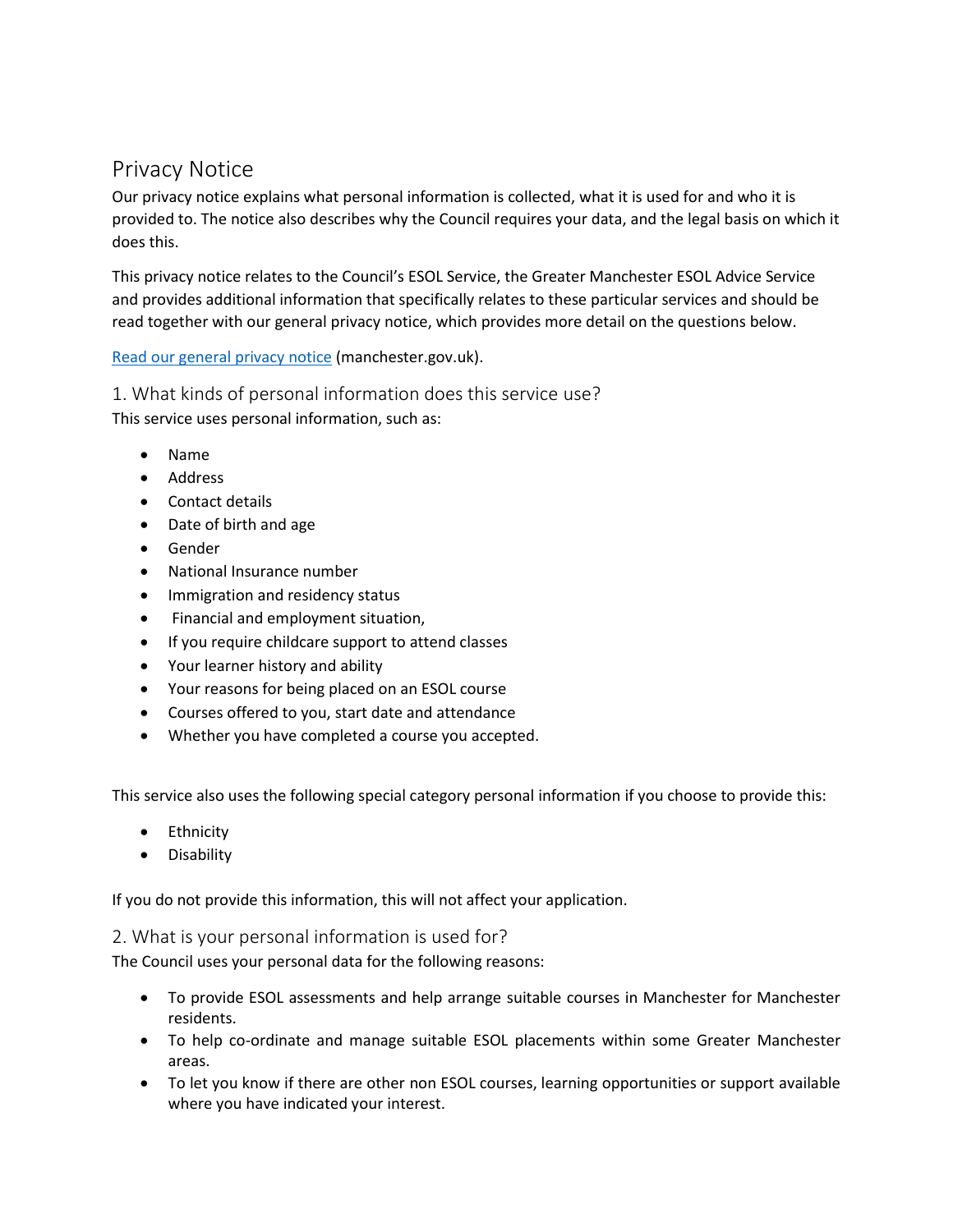- To find out if you are continuing with a course that you have accepted to help manage our waiting lists and understand if our service is effective.
- To find out who is using our service and to improve our services for example where groups are under represented.
- To create statistics to be used when providing reports to the Greater Manchester Combined Authority (GMCA) about the Greater Manchester ESOL Advice Service. Your personal information will not be shared with GMCA, as this will be anonymised.
- If you have referred your customer/client to our service we keep information about who has made the referral.

3. What is the lawful basis we are relying on to use personal information? We collect and use this information under:

• Article 6(1) (e) UK General Data Protection Regulation (GDPR): the processing is necessary for the performance of a task carried out in the public interest, or in the exercise of official authority vested in the controller

If you provide information about your ethnicity and/or disability, we collect and use this information under:

- Article 9 (2)(g) GDPR and Schedule 1 Part 2 Data Protection Act 2018: processing is necessary for reasons of substantial public interest, and equality of opportunity.
- Art 9(2)(j) and schedule 1 Data Protection Act 2018: It is necessary for statistical purposes.

4. Where has your personal information come from?

- local authority ESOL coordinators in Greater Manchester;
- referrers such as the Job Centre Plus or community organisations and support services where you have indicated an interest in an ESOL course, and have asked for your details to be provided to us;
- other ESOL course providers to confirm if you are continuing with a course.
- 5. Who we will share your personal data with

Your personal data is shared securely with the following organisations where it is both necessary and appropriate to do so.

We share your personal data with the following organisations:

- ESOL course providers who can offer you a place on an ESOL course in your area
- Local authority ESOL hub co-ordinators in your area, or the area where you have indicated a preference to study
- Job Centre Plus and other referral agencies that have passed on your details to us with your agreement, and they require an update about the referral, for example whether you have completed as assessment.